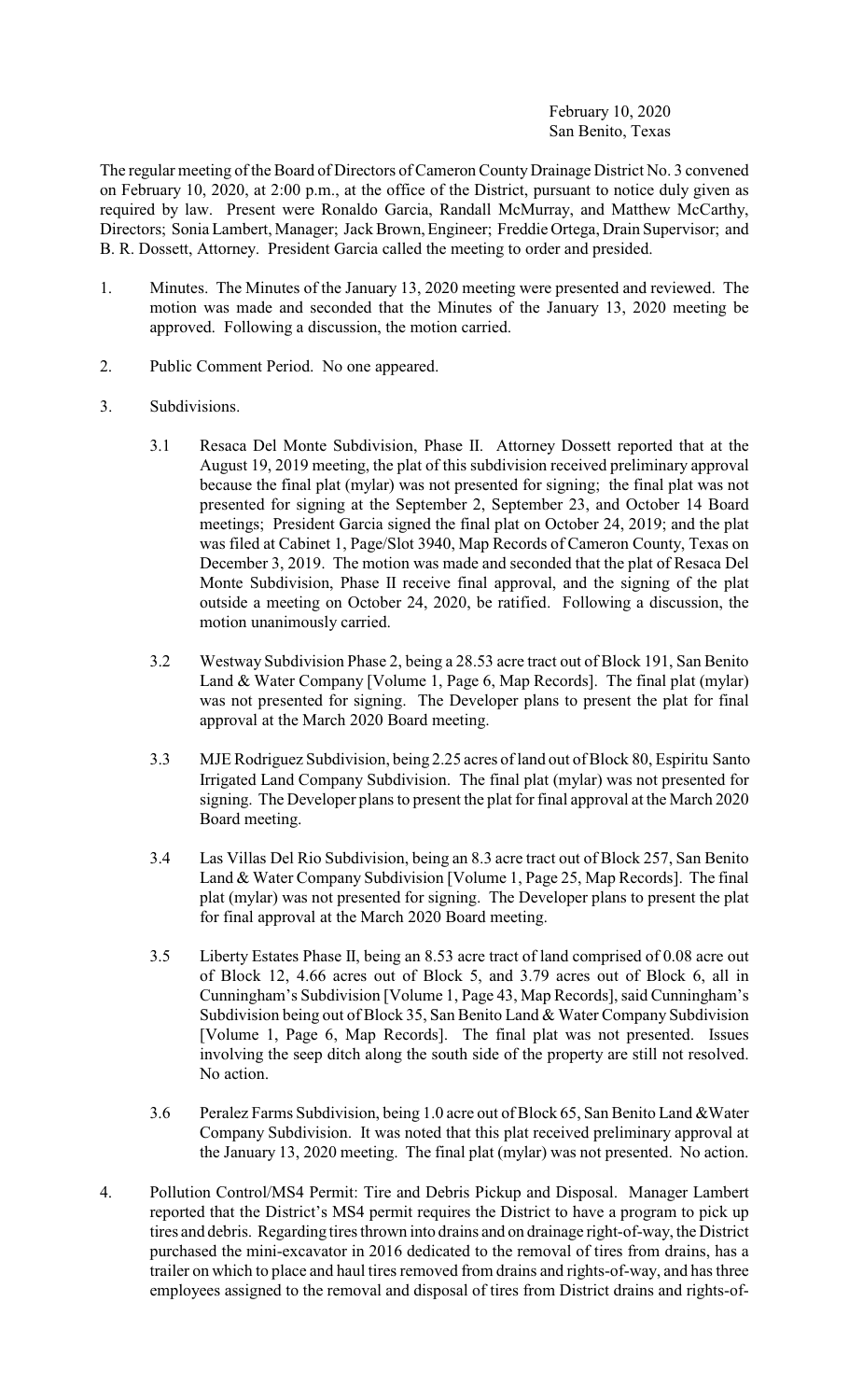way. However, the District has no program for the pick up and disposal of debris other than tires. The motion was made and seconded that Manager Lambert meet with the County to discuss an interlocal cooperation contract with the County regarding the disposal of debris the District removes from its drains and rights-of-ways. Following a discussion, the motion unanimously carried.

- 5. Election: May 2, 2020. To date, only Randall McMurray has filed an Application for Place on the Ballot.
- 6. Vehicles/Equipment.
	- 6.1 Pickup Purchased at January 13, 2020 Meeting. The scheduled delivery date is February 25, 2020.
	- 6.2 Replace Backhoe. The 2014 TREX TX840E Backhoe, S/N SMFJD4BC0CJKS1578, [Trex 4] purchased at the September 8, 2014 meeting, slipped into an irrigation canal on August 12, 2019. The price of the machine was \$75,000.00. With trade-in, the District paid \$62,500.00. The District's insurance carrier declared the machine a total loss and valued the machine at \$34,375.00. There being a \$1,000.00 deductible, the District received the settlement check in the amount of \$33,375.00. The Board, being of the opinion the backhoe needs to be replaced, directed Manager Lambert to solicit bids for a replacement machine.
- 7. Audit. Geary Berkman, CPA, presented the audit for the fiscal year beginning October 1, 2018 and ending September 30, 2019. At the conclusion of the presentation, the motion was made and seconded that the audit be accepted. Following a discussion, the motion unanimously carried.
- 8. Projects.
	- 8.1 NRCS Disaster Relief/EWP Grant for Repairs. The project agreement still has not been submitted to the District, but the District has received enough information for Engineer Brown to commence preparation of plans. No action.
	- 8.2 Drain A Improvements Grant. The grant still has not been closed out. No action required of the District at this time.
	- 8.3 East Line Drain Relief Project 2012. Attorney Dossett has not completed research to determine if rights-of-way acquired by the wind farms overlap the strip of land on which the District wants to construct the drain.
	- 8.4 Green Valley Farms Diversion Project.
		- (a) New Drain Along East Side of Share 14 Between Russell Drain No. 6 and FM 510. Jack Brown reported that he has not yet met with The Russells.
		- (b) Straightening of Russell Main Drain in Block 4, Parker Tract. Engineer Brown presented no recommendations.
	- 8.5 Cameron County Irrigation District #2 Assignment of Drains to Drainage District.
		- (a) Status. No change in status.
		- (b) Seep Drain on North Side of Canal A. No change in status. Discussed under Agenda Item 3.5.
	- 8.6 Documenting Rights-of-Way for Drains in Blanket Easements. No change in status.
	- 8.7 Other Projects. None.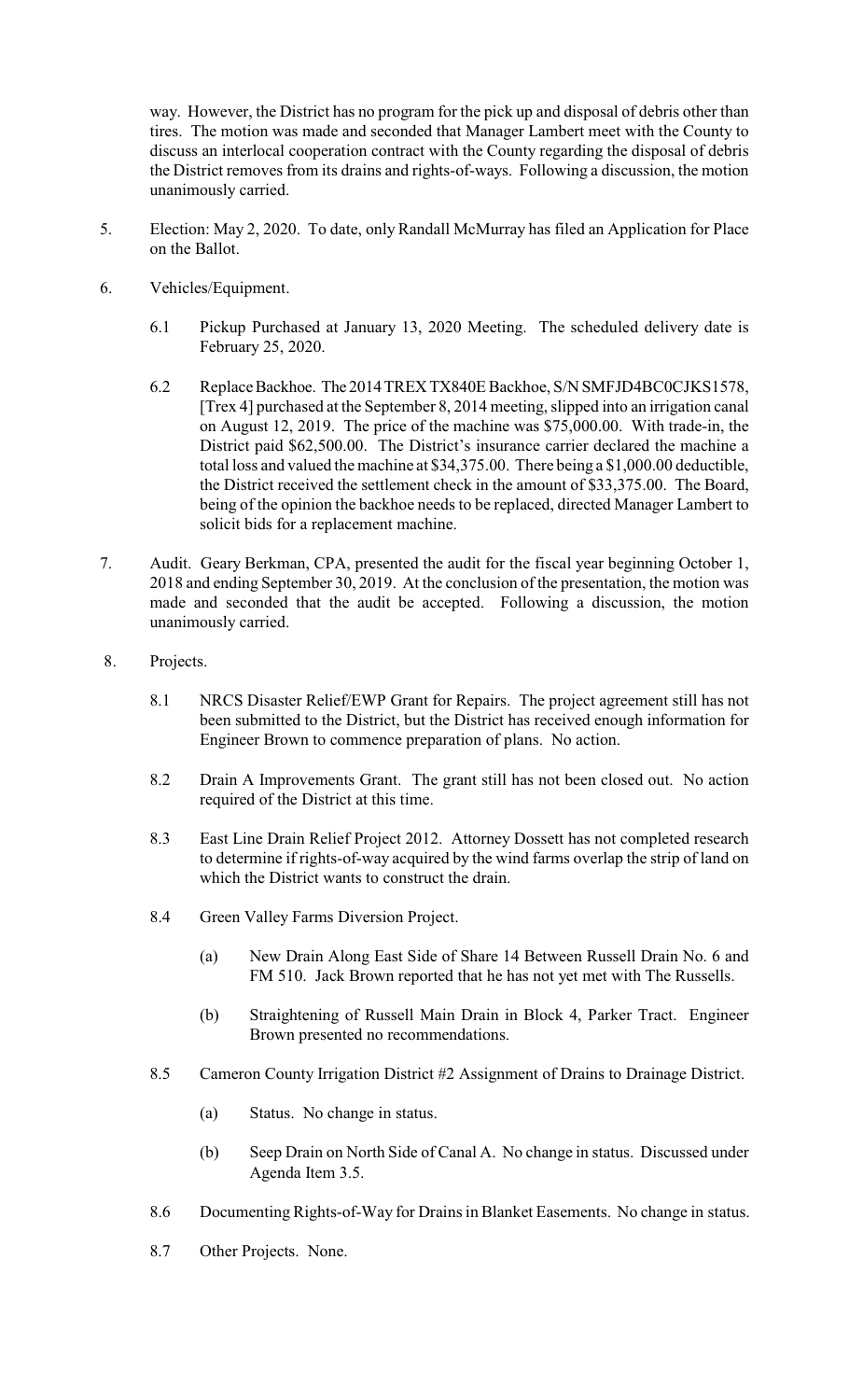- 9. Annexation of Territory North of Arroyo Gardens (Shares 12 and 22).
	- 9.1 Annexation Petitions. Attorney Dossett has commenced preparation of annexation petitions for Yountville Holdings, LLC and Rio Hondo Implement Co. Inc.
	- 9.2 Donations of Drains in Annexed Territory. Waiting for Engineer Brown to provide descriptions.
- 10. Agreements/Rights-of-Way/Permits/Interlocal Cooperation Contracts.
	- 10.1 Drain B-3: SBCISD Request for Road Crossing. License Agreement completed and will be presented to the School District.
	- 10.2 Drain E-1 and Drain E. An agreement regarding the removal of the down drain inlet from the District's right-of-way has been completed and will be presented to the School District.
	- 10.3 Drains Crossed by FM 509: Request of Miliary Highway Water Supply Corporation for Waterline to Cross Drains. Miliary Highway Water Supply Corporation is constructing a waterline that commences at or near the intersection of U.S. 281/Military Highway and F.M. 509, and runs north on the west side of F.M. 509 to F.M. 800, where it turns and runs west along F.M. 800 to the County Line and beyond. The waterline will cross the Drain A Extension (piped), Drain A-1, and Drain R. A license agreement has been completed. The motion was made and seconded that the request be granted subject to the Miliary Highway Water Supply Corporation signing the license agreement. Following a discussion, the motion unanimously carried.
	- 10.4 La Gloria Drain also known as McMurray Drain: Request of AEP for Down Drain. The substation is for the Rayos Del Sol Solar Farm. The permit for down drain was submitted to AEP in November 2019; AEP still has not delivered the signed license agreement to the District. Rayos Del Sol Solar Project, LLC has told the landowners on which the solar farmwill be constructed that construction will not commence until this summer, at the earliest. AEP has not commenced construction of the substation, and it is likely it will not commence construction and not finalize the permit for down drain until it knows for sure that Rayos Del Sol Solar Project, LLC will construct the wind farm. It was noted that this pertains to Agenda Item 10.5, also.
	- 10.5 La Gloria Drain also known as McMurray Drain: Request of Rayos Del Sol Solar Project, LLC for Road and Collection Line Crossings. The Developer has not presented the information needed to complete the license agreement. Requests that the District grant a blanket right-of-way have been rejected.
	- 10.6 Acciona Energy USA Global, LLC.
		- (a) Request for License Agreement For Aerial and Underground Electric Transmission Line Crossings for La Chalupa Wind Farm. License agreement not finalized. A draft of the license agreement has been prepared, but in many exhibits provided, there are errors and required information omitted. Also, additional exhibits must be provided. La Chalupa has been told what is needed, but has not yet provided the corrected and additional exhibits.
		- (b) Request that Aerial Crossings of Transmission Line be Less than 40 Feet Above Berms of Drains. La Chalupa advised there would be no aerial crossings of drains, but the exhibits show an aerial transmission line that will cross District drains at about 14 locations. The District required that the pole locations be staked, and required information be provided on the height of the transmission line where it crosses drains. The pole locations were staked and all but one pole satisfies the District's distance requirement. La Chalupa may want to pipe the drain rather than move the pole, which Manager Lambert says will be acceptable. Based on information provided, the height of the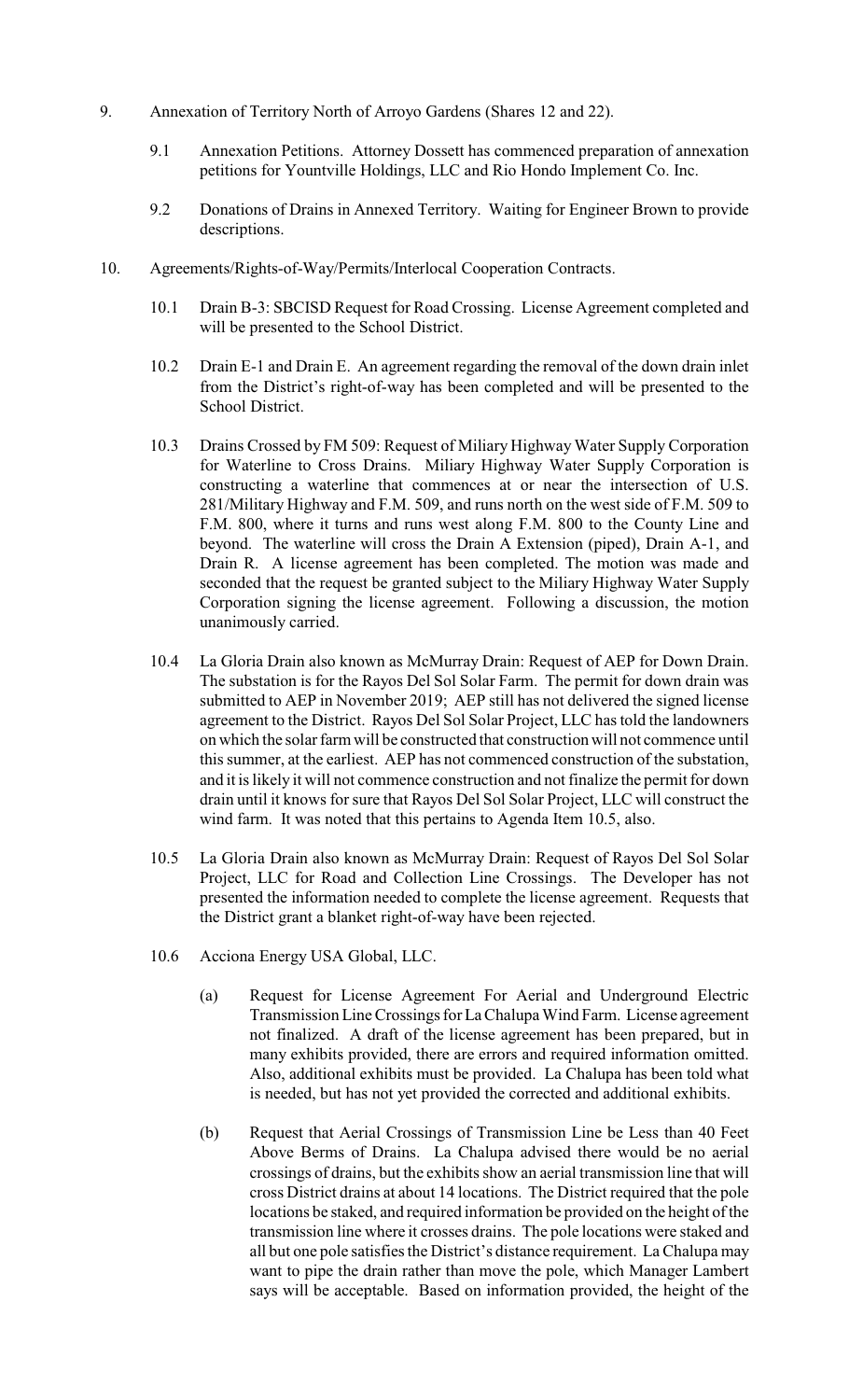transmission line does not meet the height requirements. La Chalupa wants the District to waive the height requirement. La Chalupa was told that the height requirement is for the protection of the District's employees that operate the District's long reach equipment. The motion was made and seconded that the request to waive the 40 foot height requirement where the transmission lines crosses a drain be rejected. Following a discussion, the motion unanimously carried.

- 10.7 East Rio Hondo Water Supply Corporation Request for Waterline Crossings for Acciona Energy Office. The signed license agreement has not been delivered to the District.
- 10.8 City of Brownsville-Brownsville Public Utilities Board Proposed 24-inch Diameter Natural Gas Pipeline from Brownsville to Hidalgo County: License Agreement/Easement Agreement for Drain Crossings. Attorney Dossett anticipates having a draft of the license agreement finished by the March 2020 Board meeting.
- 10.9 Drain B-4: AEP Facility in Old San Benito Airport Property in Blocks 6, 7, & 82, San Benito Land & Water Company Subdivision.
	- (a) License Agreement With AEP for Down Drains. No change in status.
	- (b) Amendment of Interlocal with City of San Benito to Provide for Potable Waterline and Sewer Line in Stookey Road Extension. No change in status.
- 10.10 Drain Along Line Common to Blocks 83 & 88, Espiritu Santo Irrigated Land Company Subdivision: Request of Rio Hondo CISD for Down Drains for New Middle School in Block 88. License Agreement not finalized.
- 10.11 Various Drains: Request of AEP for License Agreement for Crossings for New La-Palma to Loma-Alta Line a/k/a San Benito-Brownsville Line. Not finalized.
- 10.12 Down Drain License: Request of Maria Guadalupe Zelaya Ortez d/b/a Transmigrantes Nuevo Milenio for Property in Blocks 8 & 14, Hicks Reserve No. 1. No change in status since the last meeting.
- 10.13 DTL Properties, LLC: Down Drain Permit–22.71 Acres of Land Out of Tracts 3, 4, and 5 of Alfredo Garza Heirs Partition in Share 22 of Espiritu Santo Grant. Not finalized.
- 10.14 District 6 Drain and Fresnos D-1 Drain: Ebony West Subdivision-Mejia & Rose (Block 57, Los Fresnos Land & Irrigation Company Subdivision). Jim Rose, the Developer's engineer, has submitted information. License Agreement not yet finalized.
- 10.15 License Agreement for Down Drain: Los Jardines Estates. This item was on the Agenda in error. The Board directed that it be removed from the Agenda at a prior meeting.
- 10.16 US 77/83 Parallel Corridor Project [US 77/83 SPC Phase II]. Issue with County still not resolved.
- 10.17 Request of AEP/Percheron for Fiber Optics Cable on Existing Electric Transmission Line. Required information still not presented. No action.
- 10.18 Drain F-West: Request of City of Rio Hondo for Aerial Electric Line Crossing for Water Treatment Plant in Block 257, SBL&WCo. License Agreement submitted to City in January. The signed license agreement has not been delivered to the District.
- 11. Donations.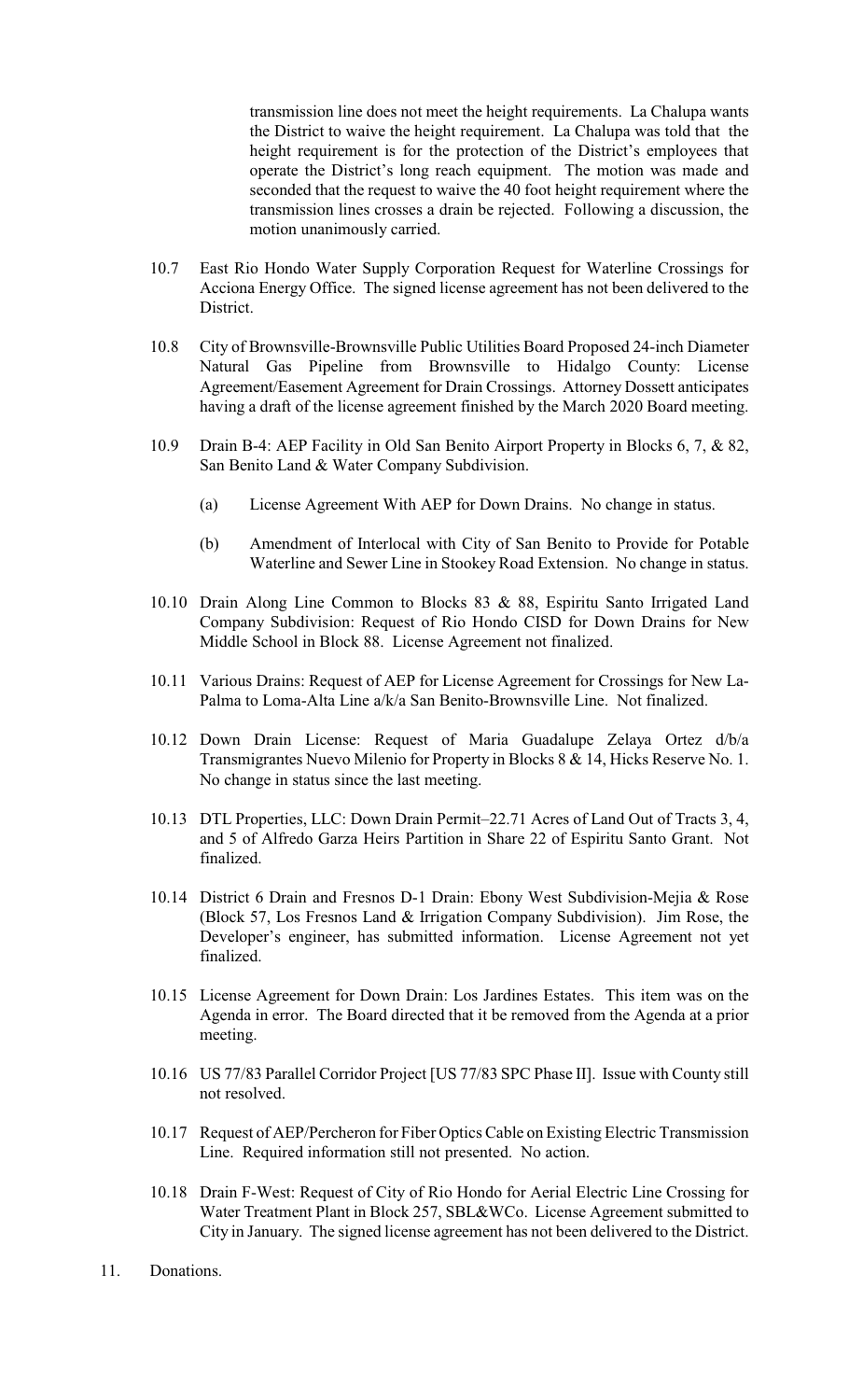- 11.1 Drain A Bypass Drain in Blocks 76R, 78R, 79A, and 102: Resurvey of Rice Tract Subdivision.
	- (a) El Ranchito Inc. Donation of 15.68 Acres. Waiting on Valley Appraisal Service to complete the appraisal.
	- (b) El Ranchito Inc. Donation of 0.11 Acre. Juan Montalvo and wife conveyed the 0.11 acre to El Ranchito Inc., which then conveyed the 0.11 acre to the Drainage District by deed recorded on January 23, 2020 as Doc. #2537, Official Records of Cameron County, Texas. This completes the donation of the 0.11 acre.
- 11.2 Drain A-6: Eduardo Cañas and Carlos Leal Donation of 80 foot Wide Strip of Land Dedicated as "Drain Ditch ROW" on Plat of Cañas Subdivision [Cab. 1, Page/Slot 48-A, Map Records]. No report.
- 11.3 Randall Crane: Donation of Drains in Blocks 214 and 213, San Benito Land & Water Co. No change in status since the last meeting.
- 11.4 Drain Along Line Common to Blocks 83 and 88, Espiritu Santo Irrigated Land Company Subdivision. No change in status since the last meeting.
- 11.5 Airport Drain: Status Report on Conveyance of Right-of-Way and Take Any Action Necessary to Accept Donation of Right-of-Way. No change in status since the last meeting.
- 12. Watershed Studies: Drainage Watershed Study-Town of Combes Lead Entity. Manager Lambert reported on a meeting of representatives of the participating entities. The District now waits while the grant application is prepared, submitted, and considered. This item will be deleted from the Agenda until there is something to report.
- 13. Website. Manager Lambert anticipates the website will be online in March 2020.
- 14. Interlocal Cooperation Contract with Cameron County Irrigation District No. 2. An Interlocal Cooperation Contract with Cameron County Irrigation District No. 2 "Regarding Transfer of Two Employees" dated February 10, 2020, was presented. Manager Lambert noted that the three new brush cutters are still scheduled for delivery in April 2020. The motion was made and seconded that the interlocal Cooperation Contract between Cameron County Irrigation District No. 2 and Cameron County Drainage District No. 3 Regarding Transfer of Two Employees dated February 10, 2020, be approved. Following a discussion, the motion unanimously carried.
- 15. Reports.
	- 15.1 Financial.
		- (a) Financial Report–January 2020. Presented and reviewed.
		- (b) Financial Report for Fiscal year though January 31, 2020. Presented and reviewed.
	- 15.2 Manager: Update of District's Hydrologic and Hydraulic Model. Engagement letter not yet received.
	- 15.3 Attorney.
		- (a) *Cameron County Drainage District No. 3 and Cameron County Irrigation District No. 2, et al. vs. City of San Benito*. The Court of Appeals has not rendered its decision.
		- (b) Required Annual Reports. Discussed at January 13, 2020 meeting. Now that the Audit for the fiscal year ended September 30, 2019 has been completed, the District can submit the Special Purpose District Report which is due no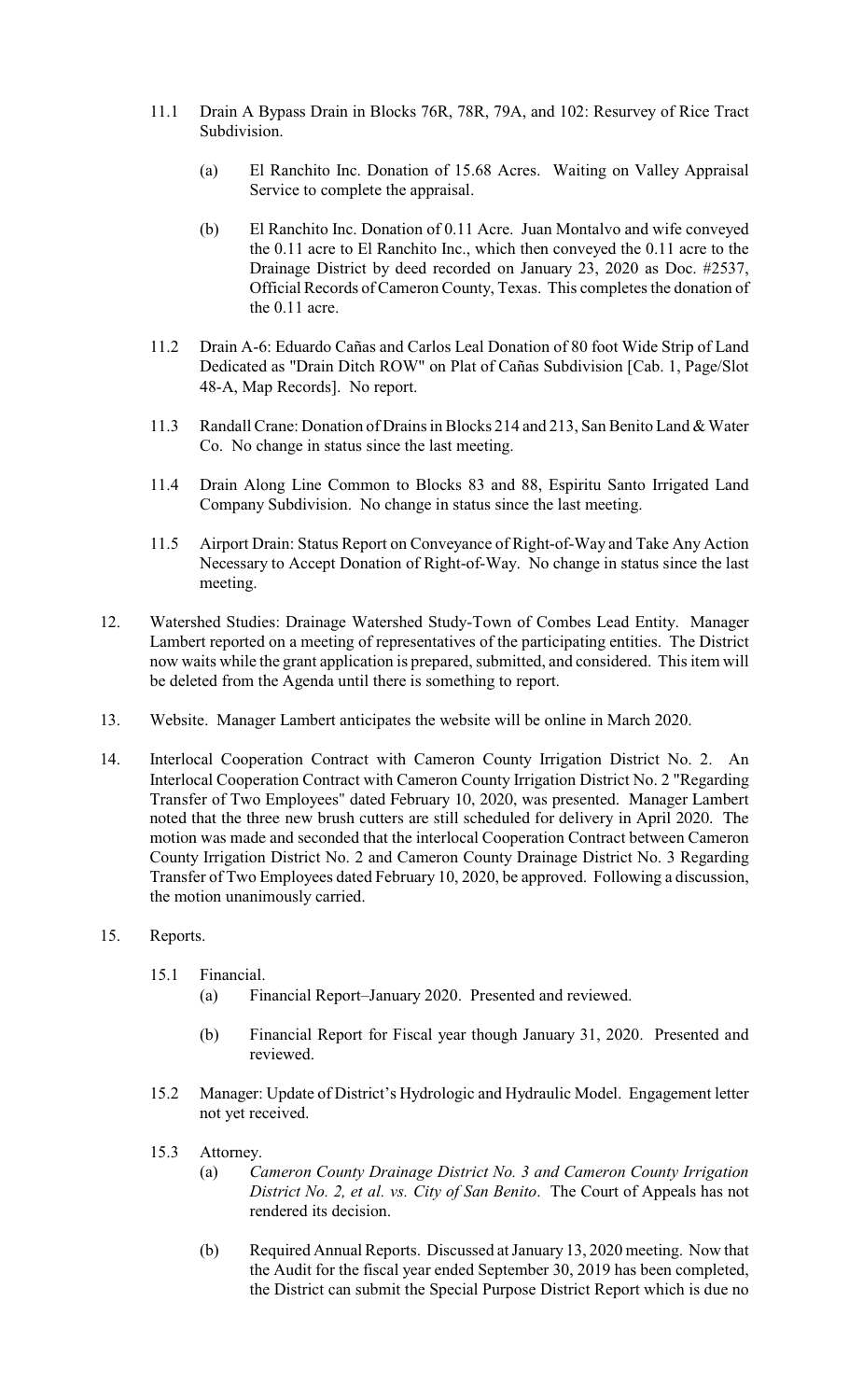## later than April 1.

- 15.4 Engineer. All matters discussed under other Agenda items.
- 15.5 Drain Supervisor. Report of work accomplished in the month of January 2020 presented.
- 15.6 City of San Benito. No one appeared on behalf of the City.
- 16. Payment of Accounts, Wages, and Directors' Services.
	- 16.1 Ratification of Checks. The motion was made and seconded that issuance of the following checks between the January 13, 2020 meeting and this meeting be ratified:

| 12541 : First Community Bank      | Payroll $[01/23/20]$                    | \$28,809.87 |
|-----------------------------------|-----------------------------------------|-------------|
| 12542 : Texas Child Support SDU   | Employee Wage Withholding-Child Support | \$602.77    |
| 12543 : Moore Land Surveying, LLC | El Ranchito Drain A Bypass              | \$2,500.00  |
| 12544 : First Community Bank      | Payroll $[02/06/20]$                    | \$30,760.78 |
| 12545 : Texas Child Support SDU   | Employee Wage Withholding-Child Support | \$602.77    |
| TOTAL                             |                                         | \$63,276.19 |

Following a discussion, the motion unanimously carried.

## 16.2 The motion was made and seconded that the following checks be issued:

| 12546 : Alexander Business Development       | MS4 Annual                        | \$1,000.00  |
|----------------------------------------------|-----------------------------------|-------------|
| 12547: AguaWorks Pipe & Supply               | Drain Repairs                     | \$2,923.00  |
| 12548 : Amigo Bolt & Supply                  | Machine Repairs                   | \$59.90     |
| 12549: AT&T Mobility                         | Wireless Phone                    | \$205.69    |
| 12550 : Blue Cross & Blue Shield             | Health Insurance                  | \$13,890.80 |
| 12551 : Bud's Quality Plumbing               | <b>Backflow Test</b>              | \$476.79    |
| 12552 : Cameron County Irrigation Dist. #2   | Reimbursement                     | \$16,335.65 |
| 12553 : East Rio Hondo Water Supply Corp.    | Office/Shop/Warehouse: Water Bill | \$102.59    |
| 12554 : Fast Signs                           | Door Signs                        | \$48.80     |
| 12555 : First Community Bank                 | Petty Cash                        | \$452.64    |
| 12556 : Fastenal Company                     | <b>Safety Supplies</b>            | \$107.17    |
| 12557: Gateway Printing                      | Office Cabinet                    | \$470.65    |
| 12558 : Gigabit Communications               | Uverse/Internet                   | \$200.00    |
| 12559 : Grajale's Tire Shop                  | Flat Repairs                      | \$103.00    |
| 12560 : H & V Equipment                      | Machine Repairs                   | \$11,434.69 |
| 12561 : Nelda Hernandez                      | Janitorial                        | \$339.46    |
| 12562 : Hollon Oil Company                   | Hydraulic Oil                     | \$2,273.60  |
| 12563: Holt Company of Texas                 | Machine Repairs                   | \$535.50    |
| 12564 : John Deere Financial                 | Machine Repairs                   | \$1,807.94  |
| 12565 : Sonia Lambert                        | Phone Allowance                   | \$456.96    |
| 12566 : Lincoln National Life                | Life Insurance                    | \$216.48    |
| 12567: Matt's Cash & Carry                   | Drain Repairs                     | \$80.95     |
| 12568 : McCoy's Lumber Company               | Other Repairs                     | \$36.69     |
| 12569 : O'Reilly Auto Parts                  | Machine Repairs                   | \$1,669.77  |
| 12570 : Ortega, Federico                     | Phone Allowance                   | \$45.00     |
| 12571 : Postmaster                           | Post Office Box                   | \$92.00     |
| 12572 : Power Plan                           | Machine Repairs                   | \$265.70    |
| 12573 : Pruneda Tech Service                 | Toner                             | \$125.00    |
| 12574 : Purchase Power                       | Postage Meter                     | \$10.95     |
| 12575 : Rio Grande Concrete                  | Machine Repairs                   | \$50.06     |
| 12576 : Rio Grande Steel                     | Machine Repairs                   | \$82.00     |
| 12577: Rio Hondo Lumber & Supply             | Machine Repairs                   | \$15.52     |
| 12578 : Texas Water Conservation Association | Convention                        | \$450.00    |
| 12579 : Lucinda Trevino                      | Janitorial                        | \$220.52    |
| 12580 : Unifirst                             | Uniforms                          | \$732.94    |
| 12581 : WTS Industrial                       | Machine Repairs                   | \$205.53    |
| 12582 : Wilco Life Insurance                 | Life Insurance                    | \$21.67     |
| 12583 : Wylie Case                           | Machine Repairs                   | \$4,079.21  |
| 12584 : David Ybarra                         | Janitorial                        | \$265.52    |
| 12585 : Coastal Voice & Data                 | Phone Line Repair                 | \$75.00     |
| 12586 : Brown, Leal & Associates             | <b>Engineering Services</b>       | \$3,260.00  |
| 12587 : Buffo & Berkman                      | Audit                             | \$7,000.00  |
| 12588 : Dossett Law Office                   | Legal Fees                        | \$3,405.00  |
| 12589 : Nelda Hernandez                      | Janitorial                        | \$118.94    |
| 12590 : Lucio's Tire Shop                    | Flat Repairs                      | \$160.00    |